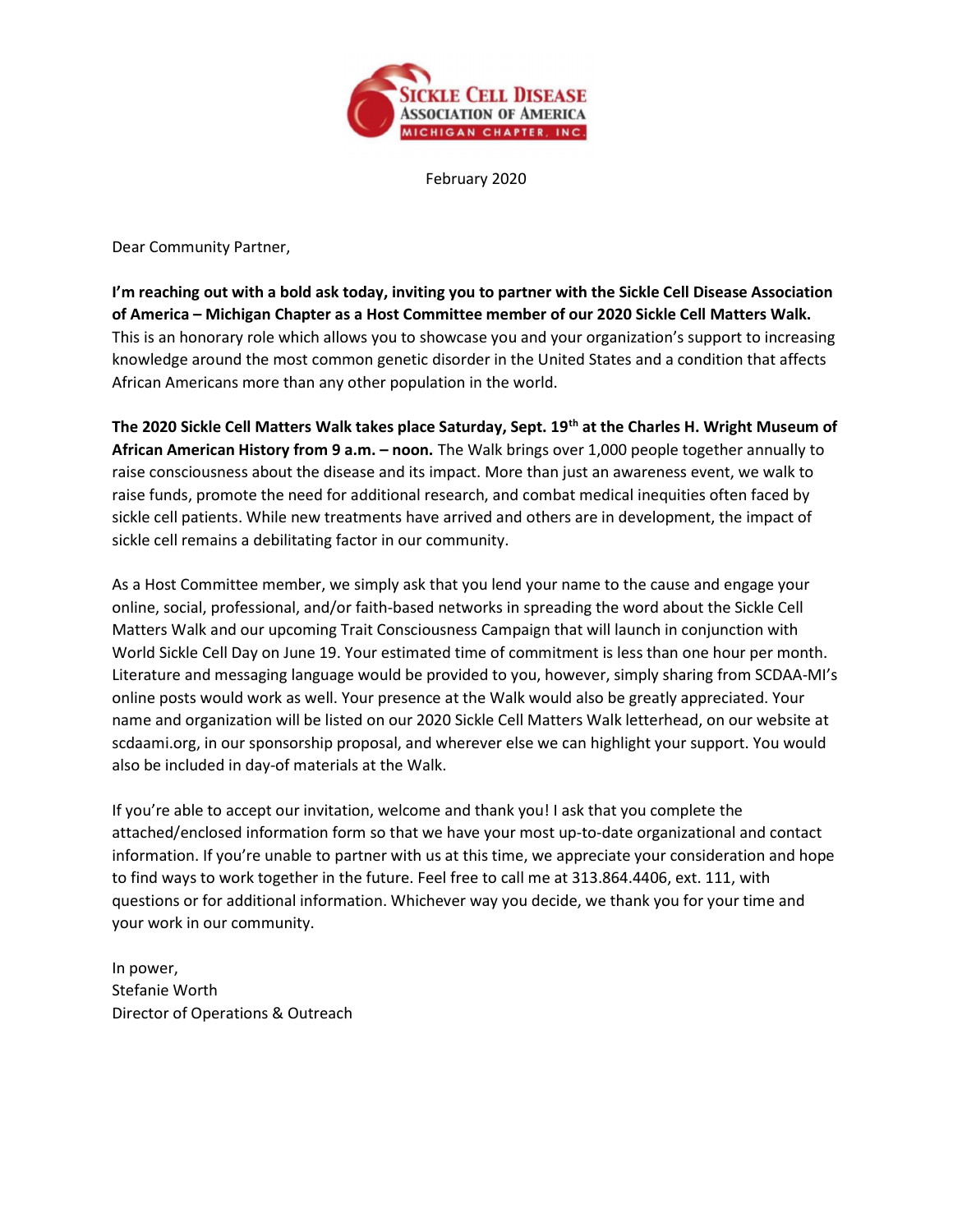

## 2020 Sickle Cell Matters Walk Fact Sheet

#### About Sickle Cell Disease

Over 100,000 Americans are currently living with sickle cell and its effects impact the entire family. Complications are often devastating, resulting in severe pain, anemia, infection, stroke and more. It is particularly common among those whose ancestors came from sub-Saharan Africa, Spanish-speaking regions in the Western Hemisphere, Saudi Arabia, India and Mediterranean countries such as Turkey, Greece and Italy. Nearly 3,000 people in Michigan are living with sickle cell and approximately 1,600 of those individuals live in metro Detroit. Every child born in the U.S. is tested for SCD at birth.

# About the Sickle Cell Disease Association of America – Michigan Chapter

The Sickle Cell Disease Association of America – Michigan Chapter, provides education, assistance, and advocacy to individuals living with and families affected by sickle cell disease. SCDAA-MI provides counseling, support groups, referrals for financial and medical help, and connects students and job seekers with school, college and employment assistance, in addition to raising public awareness and sending children to summer camp each year. The agency also coordinates newborn screening for babies born in Michigan. Appointments are available and walk-ins are welcome for on-site blood tests to diagnose sickle cell trait and disease. SCDAA-MI's services are available throughout Michigan and span lifetime needs.

## About the 2020 Sickle Cell Matters Walk

The 2020 Sickle Cell Matters walk brings nearly 600 people together to raise consciousness around the most common genetic disorder in the United States. More than just an awareness event, we walk to raise funds, promote the need for additional research, and combat medical inequities often faced by sickle cell patients. As SCDAA-MI's largest annual fundraising and friendraising activity, the Sickle Cell Matters Walk invites participation from those living with and impacted by SCD as well as allies, advocates, corporate, and community partners.

## About the 2020 Sickle Cell Matters Walk Host Committee

The 2020 Sickle Cell Matters Walk Host Committee consists of influential individuals from metro Detroit and throughout Michigan who are passionate about heightening knowledge and action around sickle cell, and driving good health overall in communities of color. Host Committee members serve as volunteer champions to help drive promotion of the event.